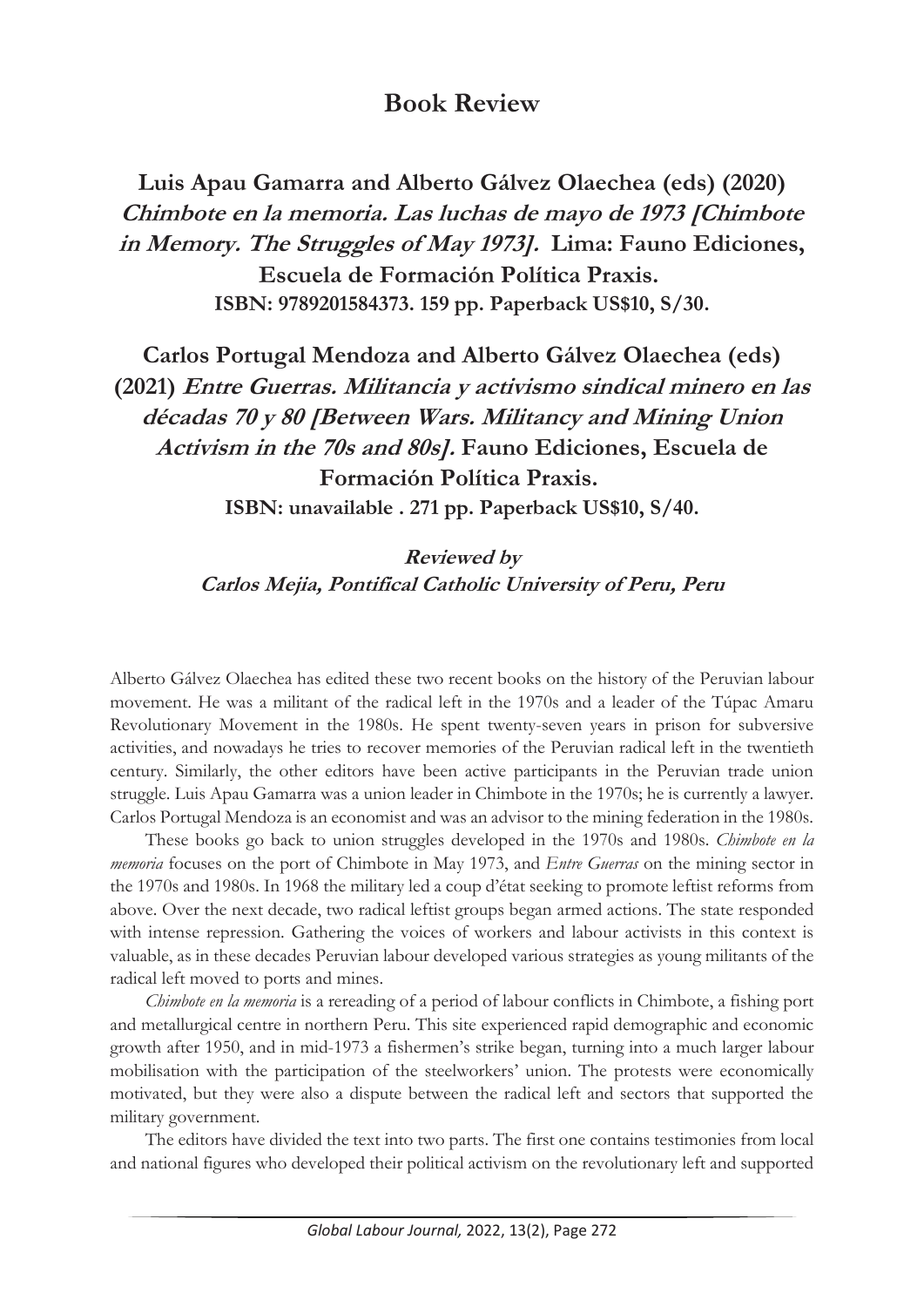the organisation of the city's fishers' and steelworkers' unions. Some testimonies reflect on the relationship between political militancy and changes to union action. Eduardo Cáceres, a former political leader of a left-wing party, recalls the motivations that led him and many other activists to travel to Chimbote to articulate their personal projects with political activism. Generally, the testimonies convey the nostalgia of the protagonists for a past where personal projects, political militancy and union activism were articulated, apparently without contradictions. A valuable exception is the testimony of Teresa Muñoz, a feminist sociologist. She reflects on the difficulties of incorporating gender issues in a cultural and political environment marked by orthodox Marxism.

The book's second part reproduces the article "Chimbote: A Mass Revolutionary Experience", that Gálvez Olaechea wrote in 1974. It is a look at the radicalism of the left of that time. Following a Marxist-inspired scheme, the author describes the economic situation of Chimbote and develops an account of the conflicts that occurred, identifying the actors involved: militants of the radical left, communists, and labour unions loyal to the military government, among others. The author establishes the opposition between the extreme left and the government apparatus as the articulating axis of the political scene. Both sides disputed the control of the union organisations in Chimbote. The article presents a political evaluation of the events, condemning the repression and highlighting the differences between union cultures (one radical, the other progovernment). Political militants, union activists, local leaders and government officials appear on the scene, but the author's political analysis establishes a simplifying dichotomy. It is a political text that sought to explain the defeats to militancy while maintaining hope in a future victory.

*Entre Guerras* also brings together groups of workers and activists involved in mining unionism to recover their memories. Mining trade unionism has been a recurring object of study in the social sciences and an important political actor in Peru (Flores Galindo, 1974). The text is part of this tradition, seeking to give a voice to the actors themselves (Del Prado, 2010) . The work begins with a prologue by Gerardo Rénique, which summarises the country's social and political history since the 1980s, explaining the different wars faced by mining unionism: on the one hand, those between the forces of order and the armed groups in the 1980s; on the other hand, the war that led to the application of neo-liberal reforms in the mining sector.

Then, the first part of the book presents twelve testimonies of union action. A common denominator in all of them is the partisan commitment of the radical left. As in the previous book, the key image is that of a significant moment of change and social upheaval. The military government promoted several social reforms, among which the agrarian reform stands out. However, union radicalism was also formed in other sectors, such as teachers, steelworkers and miners. The radical left disputed the representation of the mining unions with the militants of the Communist Party (which had a pro-Soviet tendency) who also supported the reformist military government, and the military government itself that sought to neutralise the radical groups.

The testimonies combine biographical aspects with the memory of different stances of mining unionism over the 1970s and 1980s. The authors, whose attention is directed at the 1970s, focus their memories on the trade union disputes between the ultra-left and the communists, with both groups claiming a "classist" identity, understood as an ideal type of union practice that included the articulation of salary demands within a class struggle framework. The testimonies focused on the 1980s refer to the miners' struggle that demanded sectoral collective bargaining. The "National Collective Bargaining" brought together the main sectoral demands raised by the Mining Federation. Then, the testimonies focus on the changes in the mining sector – the transition from the mining towns to the current "hotel" model – and collective action. Starting in the 1990s, union membership and strikes declined considerably. The authors explain these changes due to the neo